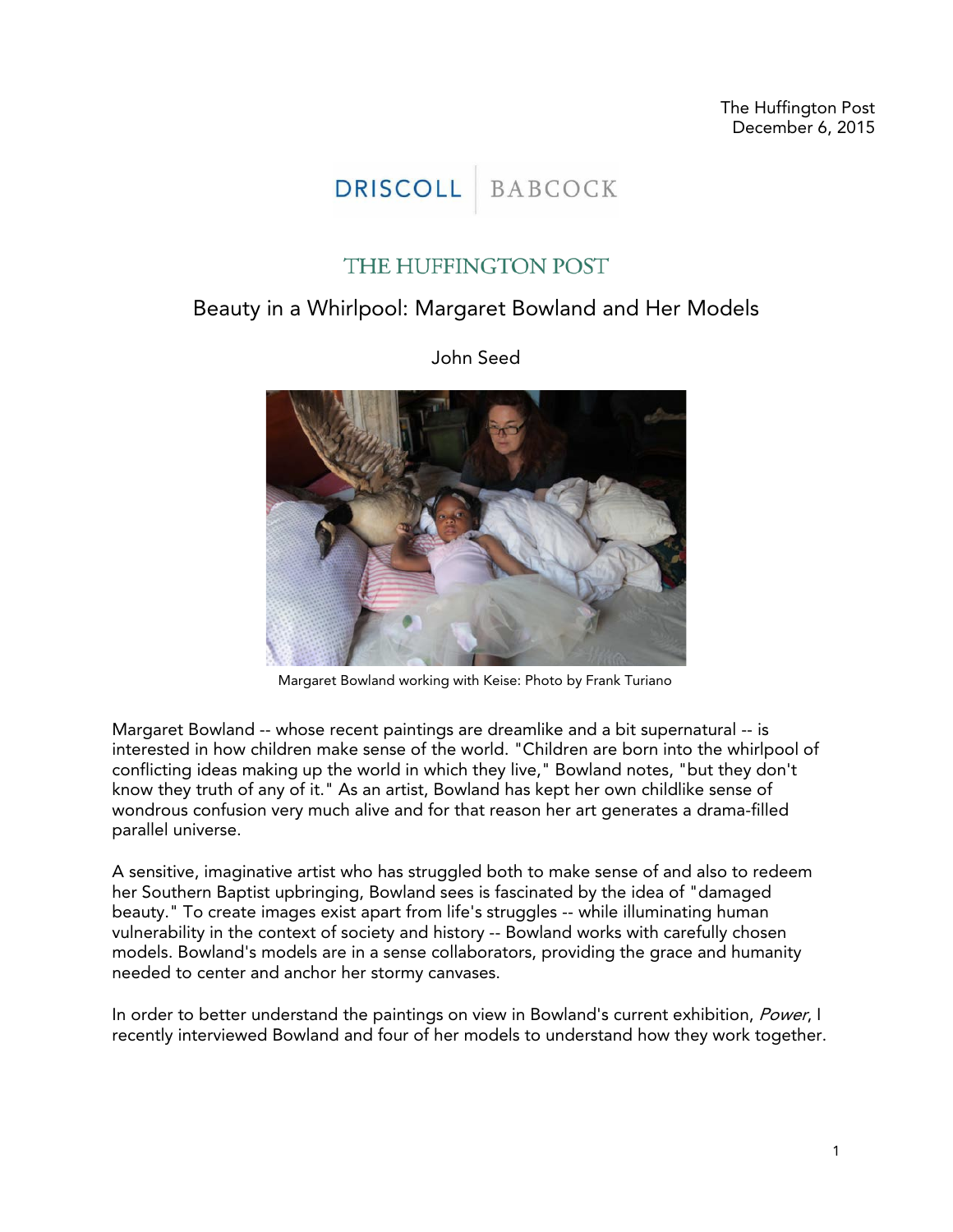## Margaret Bowland:

At the outset of this I want to say that I work both from live models and from photographs. When I begin with a model many photos are taken. After looking though these photos I develop ideas. Then the work begins, often from the photos themselves. Of course, this is never enough and the models must be brought back in. I set up clothes often on mannequins I have acquired over the years. Sometimes I build mannequins from all kinds of things, from chicken wire and paper towels, even old dolls.

I am drawn to the tangle of life, the beauty and the grace I find in people who struggle but cannot finally be annihilated. I place my beloved characters in a world I create that reveals the particular struggle of his or her life and then I watch while the very truth of each of them rises to meet me or anyone else who cares to look back.

The word "collaboration" is the best one to use for the way that my paintings are developed. But the collaboration is of an odd sort. The person being painted doesn't sit down with me and discuss his or her conceptions of the work. It begins by my fixation on a particular person.





Dexter Wimberly: Photo by Frank Turiano Tangled up in Blue, 2015, Oil on linen, 70 x 98 inches

### Dexter Wimberly

I first met Margaret five years ago at the Brooklyn Museum at a hosted event on the topic of building a collection of African American art. We were both in the audience and during the panel discussion I made a statement, then asked a question. Margaret was intrigued and we spoke. As an independent curator, I had attended the event out of curiosity, but didn't know who Margaret was when I met her and hadn't seen her work before meeting her. When I then visited her home, I realized she was one of the best painters I had ever met.

As our friendship developed, I never even considered having Margaret paint me: I try to stay at bit objective in my relationships with artists. About five years after we met Margaret asked if I would be in a painting along with my son Dylan. I knew her history of painting young people and trusted that she would be respectful and mindful, so I had no issues saying "yes." I knew she could tell a different kind of story with a father and son, as Margaret has mainly painted women before.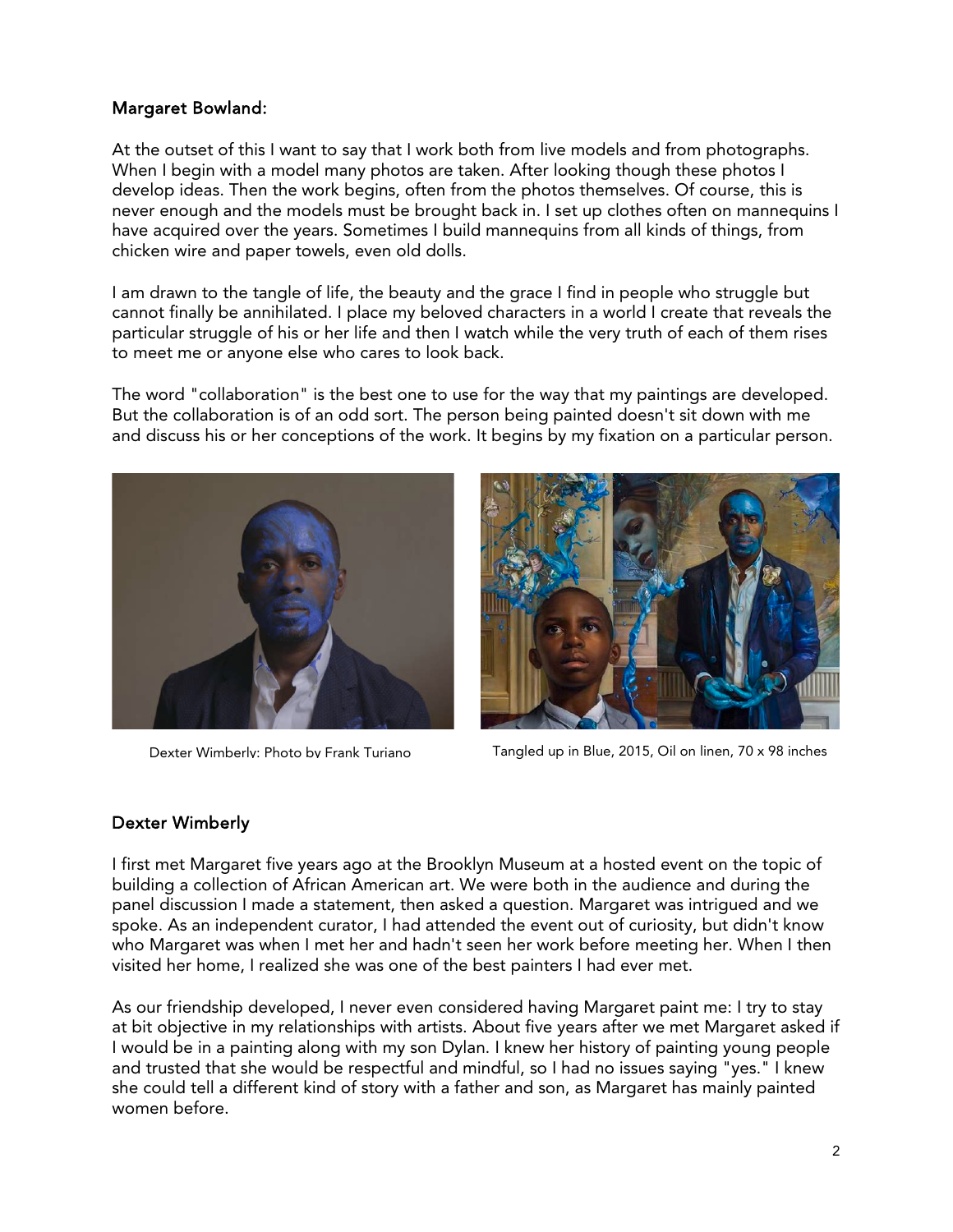We started with a photo session in which I was covered in blue paint. I poured paint into my hands, onto clothing my clothing and moved it around so as to be covered in it. It was a bit extreme as I was wearing really nice clothing. Still, there was still a certain dignity about it that I knew would come through. The message has of the painting has to do with the passing on of knowledge and I think it came through in the finished painting. I really think Margaret said and did something in this work that she hadn't done or said before.



Justin Bullock: Photo by Frank Turiano



Nakedness Has no Color and Knows no Border, 2015, Oil on linen, 82 x 70 inches

## Justin Bullock

I met Margaret through a photographer who I met on a shoot for *Faded Royalty*, a men's clothing line. The experience of posing for Margaret was both intimate and graceful. Since I had never posed for a painter before, I was a bit intimidated. That being said, I immediately felt comfortable in Margaret's presence. She made me feel welcome, appreciated, and most importantly beautiful.

She made me look very strong and powerful. Her imagery of me was especially poignant and I think she chose me as her subject for a specific reason: being Albino I experience racism more than most people do, from all races.

## Margaret Bowland

In learning about his particular past, I learned that Justin is the child of two albino parents, I began by making drawings of him smoking. Then he observed a painting in the studio of a model covered in white paint and wanted to wear make up as well. I let him choose make up colors. First he chose gold and then I saw the Batman bracelet he always wears and I offered him a dish of black makeup. He put his hands into it and applied it where he wished. At first, he wanted to emulate Batman and then he kept going.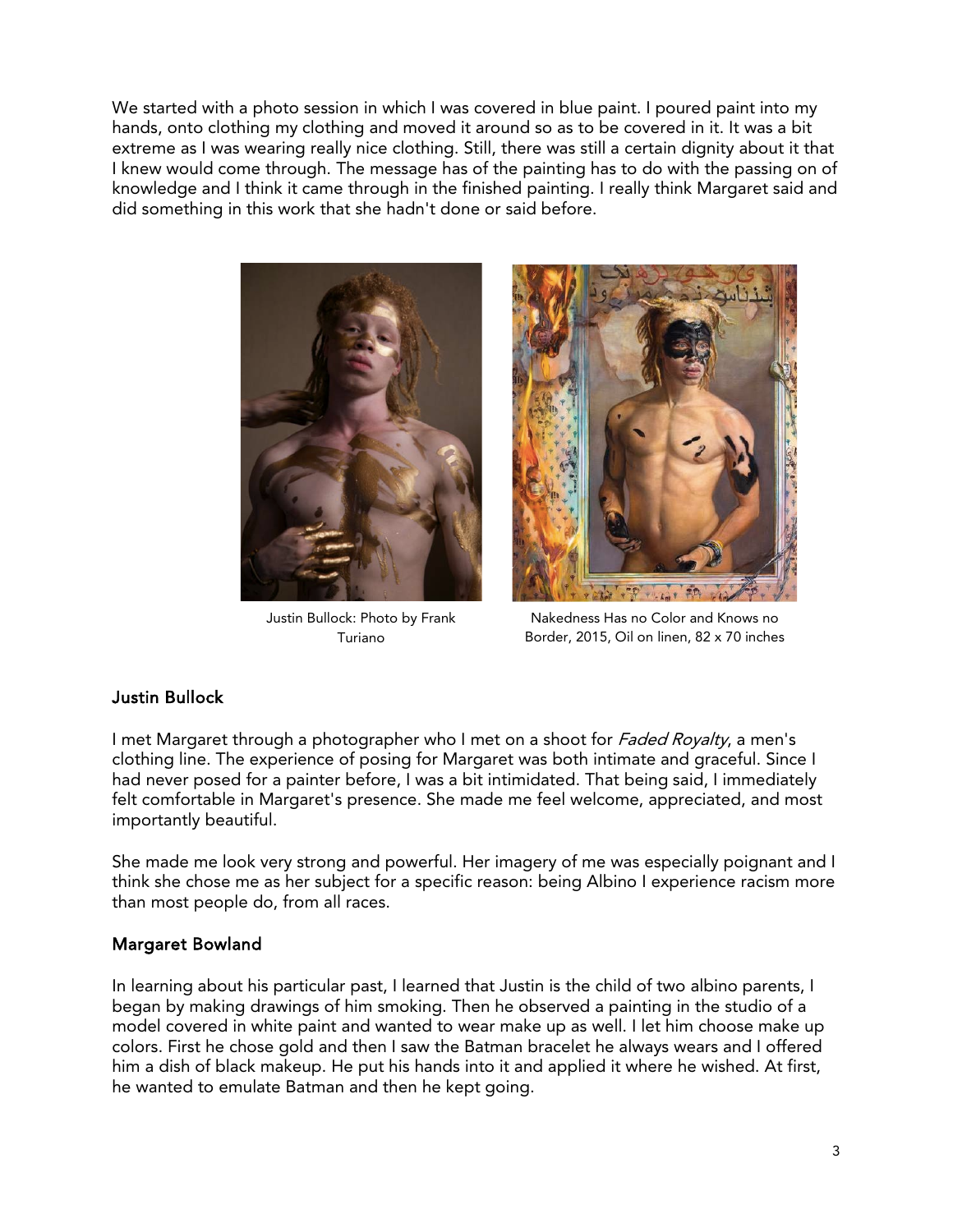I just tried to hang on and do the best I could to record what was happening, I knew what I was painting was a painting about the complexity of race but I wished it to be a fact that the viewer arrived at through time. First you see this beautiful golden boy, then see that he has coated his hands in black paint and applied them to his body. Only after another moment do you begin to see that his features, the texture of his hair, convey to you that he is an albino African American. Through this process I want the viewer to think of what it is he or she really thinks about the relevance of the color of skin.

The issue of race, the color of someone's skin is one of the first visual facts our mind records. And in that second, a door opens and a rush of information fills our unconscious. The conscious mind must then fight past this onslaught to get back to apprehending the person standing before us. We may know these conditioned reactions to be false; we may despise that they exist, but we live within a culture that has created this as the very atmosphere in which we breathe.





Matthew Davis: Photo by Frank Turiano Gilt, 2015, Oil on linen, 51 x 74 inches

### Matthew Davis

I met Margaret one day by Grand Army Plaza. I was cycling around the park with my friends Nickev and Sherquan and she stopped and asked if I was interested in modeling. She gave me her card and after I researched her I agreed to model. Honestly, at first it felt awkward but after awhile I got to know her better and I felt more relaxed. Margaret made me feel like I could be myself.

When I saw the finished painting I was amazed, happy and shocked at how well the painting came out and how. Her theme has so much meaning in the world that we live in today: Power.

### Margaret Bowland

One day I was walking in the Park near my house on Memorial Day and as I approached the path that would lead back to my house I looked up and saw Matthew Davis. I did not know his name at the time. He was just a beautiful young man on a bike and the way he looked back at me, his great height and the rise of the ground conjured up in my memory the way it felt to be on horseback looking across at another rider. I looked past his handlebars and there was his childhood friend, Sherquane, equally beautiful and mounted on a bike. The sight of them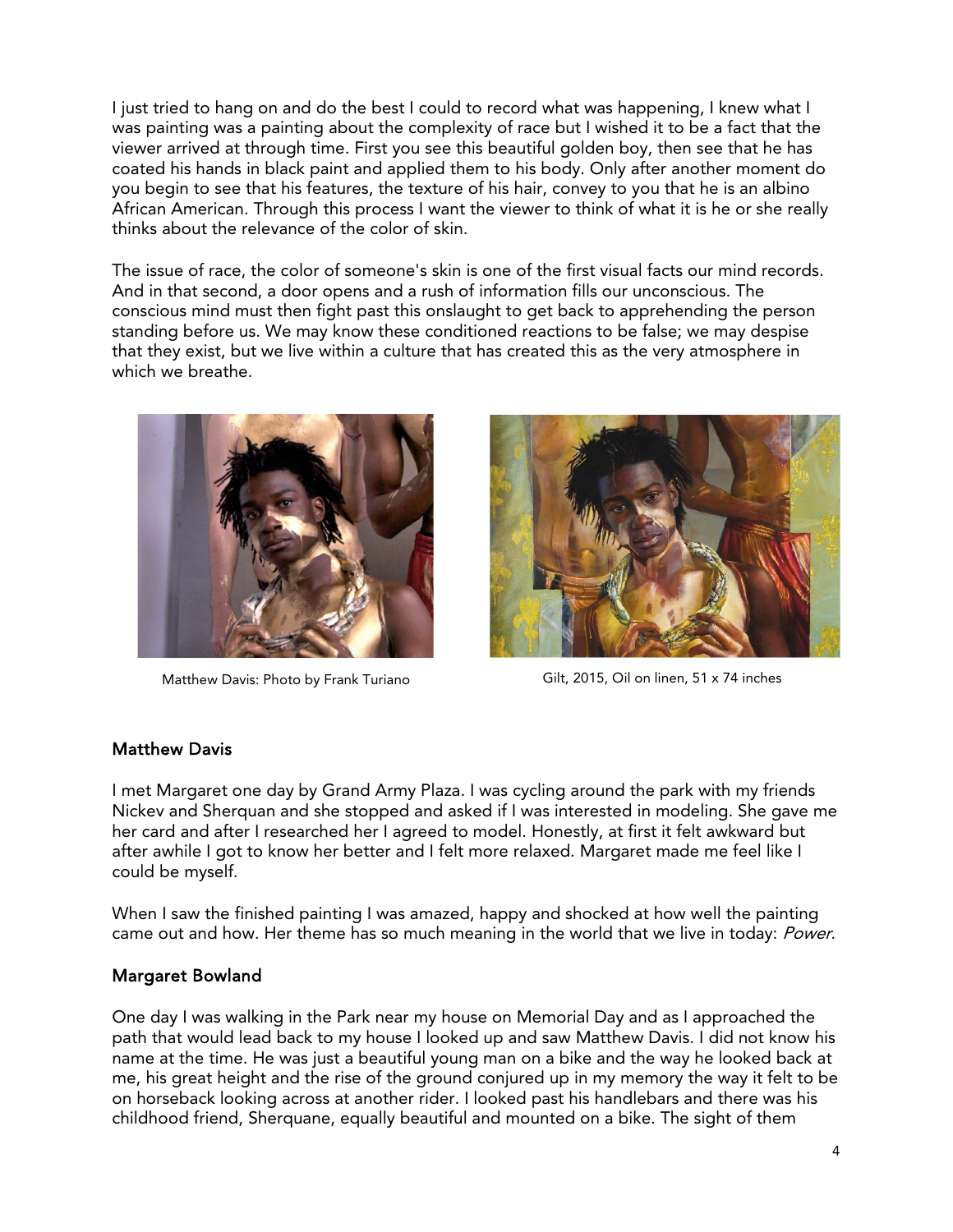lifted me back into the great beauty of the world. I walked up to the boys, asked them to model for me and we made a time to meet in my studio, with their bikes.

I had a friend, Frank Turiano, come into my studio at the given time and photograph the boys as I directed and moved them and the bikes about. I did this two more times and was not getting what I needed no matter how hard I tried, no matter how much we interacted. I wanted that feeling of mounted riders and was not getting it.

And then I found myself alone with Matt one afternoon while he was waiting for a friend. We were talking and then he turned from me as if looking out the window. When he looked back at me I could see that tears were streaming down his face and he began to tell me of the funeral service he had to attend that week. Two months back, a kid he had grown up with had caught a stray bullet from a drive by shooting.

Matt told me that he had been there and that the police and EMT trucks arrived very quickly. He then said he had stood there, pacing with anxiety while it took the ambulance 30 minutes to drive away. He looked back at me, his face full of tears and asked me why? "Why did it take them so long to leave?" I had no answer but the obvious one, Matt lives in a poor neighborhood. His friend, whom he had talked to in the hospital the night of the shooting, whom Matt believed would be fine, never left the hospital. He died three weeks later of complications.

Matt looked to me, an adult, for the answer. He was terrified of seeing the boy's mother at the funeral because Matt felt responsible. He kept asking himself over and over why he had not done anything? Why had he not spoken to the cops, the ambulance personnel and demanded that they get his friend to the hospital. I knew, of course, that no one would have listened to him that night. And as I talked to him, trying to remove the guilt on his young shoulders and place it back upon the white establishment I represent, I watched as he shook his beautiful head, watched as his eyes darted in terror and then grabbed on to a smile, saying: "Thanks, I am better, that's just life." Then his friend came and the two left.

Matt and I live two miles from each other at most. A park separates us. The neighborhoods on both sides are mixed racially now, but as Matt was growing up, a black child, his mother had stressed upon him the fear of going onto the streets of the side of the park in which I live, even as I had stressed the same fear upon my children as to the danger possible if they ventured into his neighborhood. Matt is 6' 5inches tall. And yet the first time he came to my studio he had asked me to meet him at the park and together we walked the half block to my house. Even after living in my home for 28 years, this was the first time I really understood that the fear families on both sides of that park had were mutual.

When Matt left my house the day that he had broken down he was not "better." What I had seen in his face was a reckoning with the truth that had resulted in the neglect of his friend dawn on his face and then get driven back down within him. His youth and his beauty supply him with the hope and sheer momentum now that keeps truth at bay. Just like all soldiers, who are always young and anxious to board planes to adventure, we know where those planes lead. I had just seen, twice, the movie "Straight Out of Compton" and as I sat there with Matt scenes from that movie and a Poussin painting in the Met where the golden armor of the soldiers feels oddly made of their own skin, collided and the first of the paintings of Matt was revealed to me.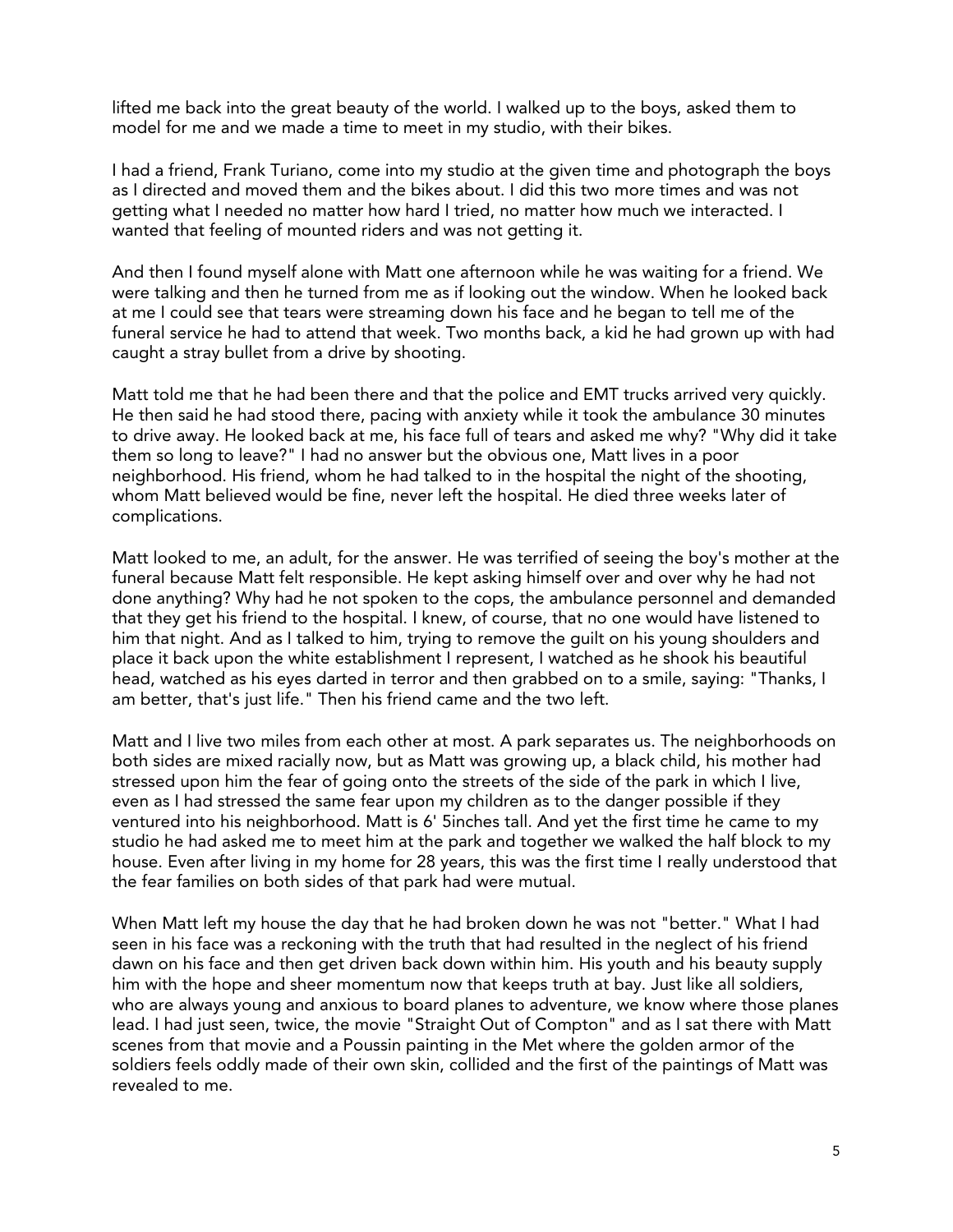The next time he and his friend Sherquane came I had them pour gold body paint upon themselves to emulate the Poussin soldiers, and had one wear a necklace made out of five dollar bills to resemble the gold braided necklaces worn in "Straight Out of Compton." Neither of these high school students has one thing to do with the drug trade at all. But I had come to see that they all believed themselves to be soldiers in a world in which they had been raised in an atmosphere of wariness. And the only way out is through gold, through money. Both boys want to become fashion models and even as I work with them to give them photos for their "books" I know how brutal that world is and how easily it chews up and discards thousands of beautiful kids every single year.

So I made my first painting about them and called it *Gilt*. Yes I am playing on the double meaning of the word but am also asking the viewer to see that even though the main character, Matt, is covered in gold, believing it to be a protective armor his face still shows you what I saw the day he cried in my home, great vulnerability that is not overcome but held in check. His eyes show you what this costs him and the sheer courage he is capable of finding within himself. He is a soldier on a battlefield that is a stacked deck. For me, his courage amidst this tragedy that is real life, is Beauty.

Beauty is being exactly who you are amidst all that the world does to fracture and destroy you. Beauty is courage that some people are born possessing. They do not even know that there is an option called giving up. They hold amidst it all. This is the common denominator in every person I paint. There are no common physical attributes, just this courage. This courage is grace and I know when I am in its presence. My job is to record it.





Julia Harrison: photo by Frank Turiano 15 in 2015, 2015, Oil on linen, 60 x 60 inches

### Julia Harrison

Margaret is a friend of my family. She asked me to model for her, and I have been for a couple of years. Posing for Margaret is always wonderful because she is easy to relax around and has a big, warm personality. Being a (small) part of the creation of Margaret's artwork is also interesting; I feel as though I have learned a lot about her process just from listening to her